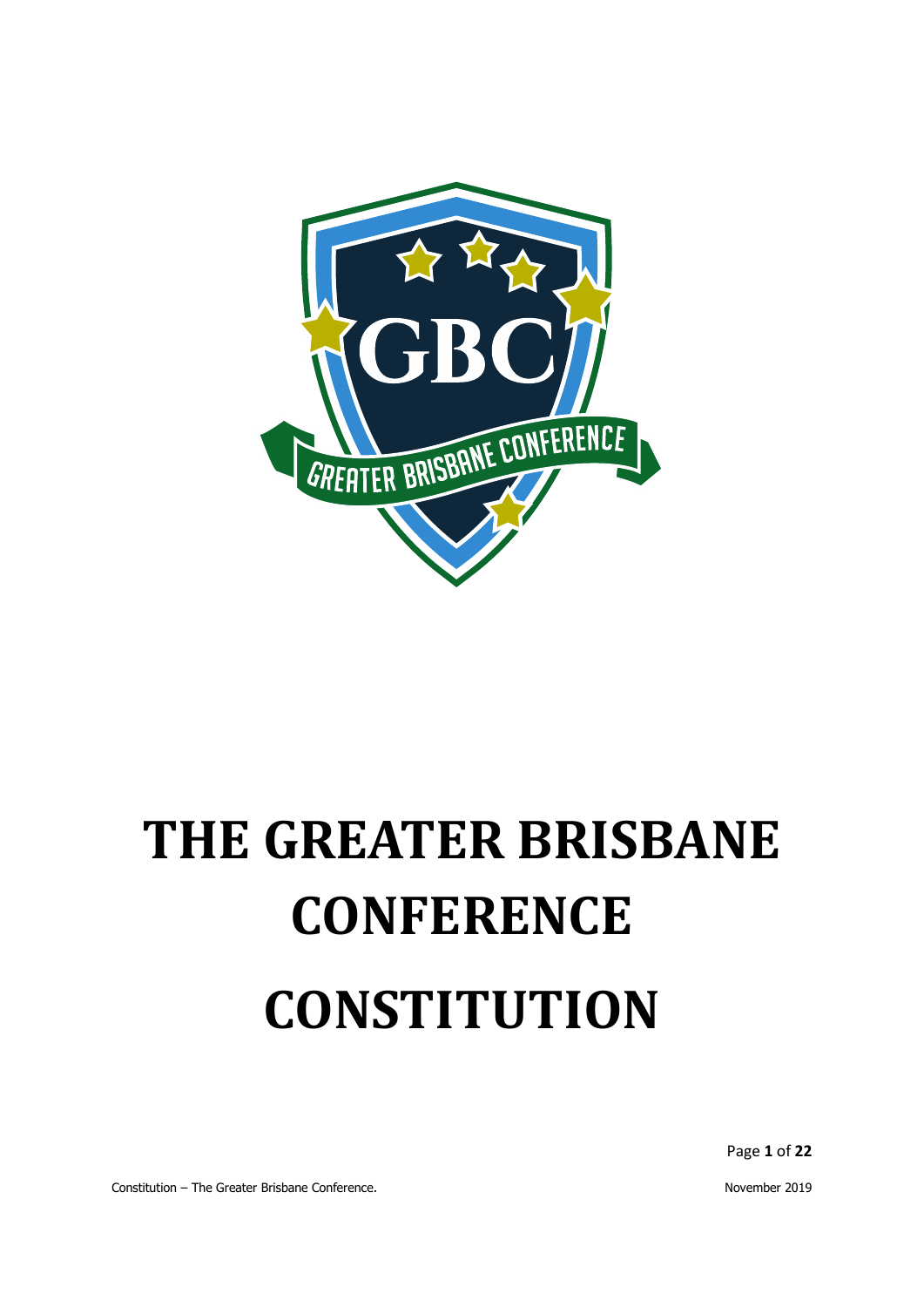# The Greater Brisbane Conference

# Constitution

# **Contents**

| 1)  |  |
|-----|--|
| 2)  |  |
| 3)  |  |
| 4)  |  |
| 5)  |  |
| 6)  |  |
| 7)  |  |
| 8)  |  |
| 9)  |  |
| 10) |  |
| 11) |  |
| 12) |  |
| 13) |  |
| 14) |  |
| 15) |  |
| 16) |  |
| 17) |  |
| 18) |  |
| 19) |  |
| 20) |  |
| 21) |  |
| 22) |  |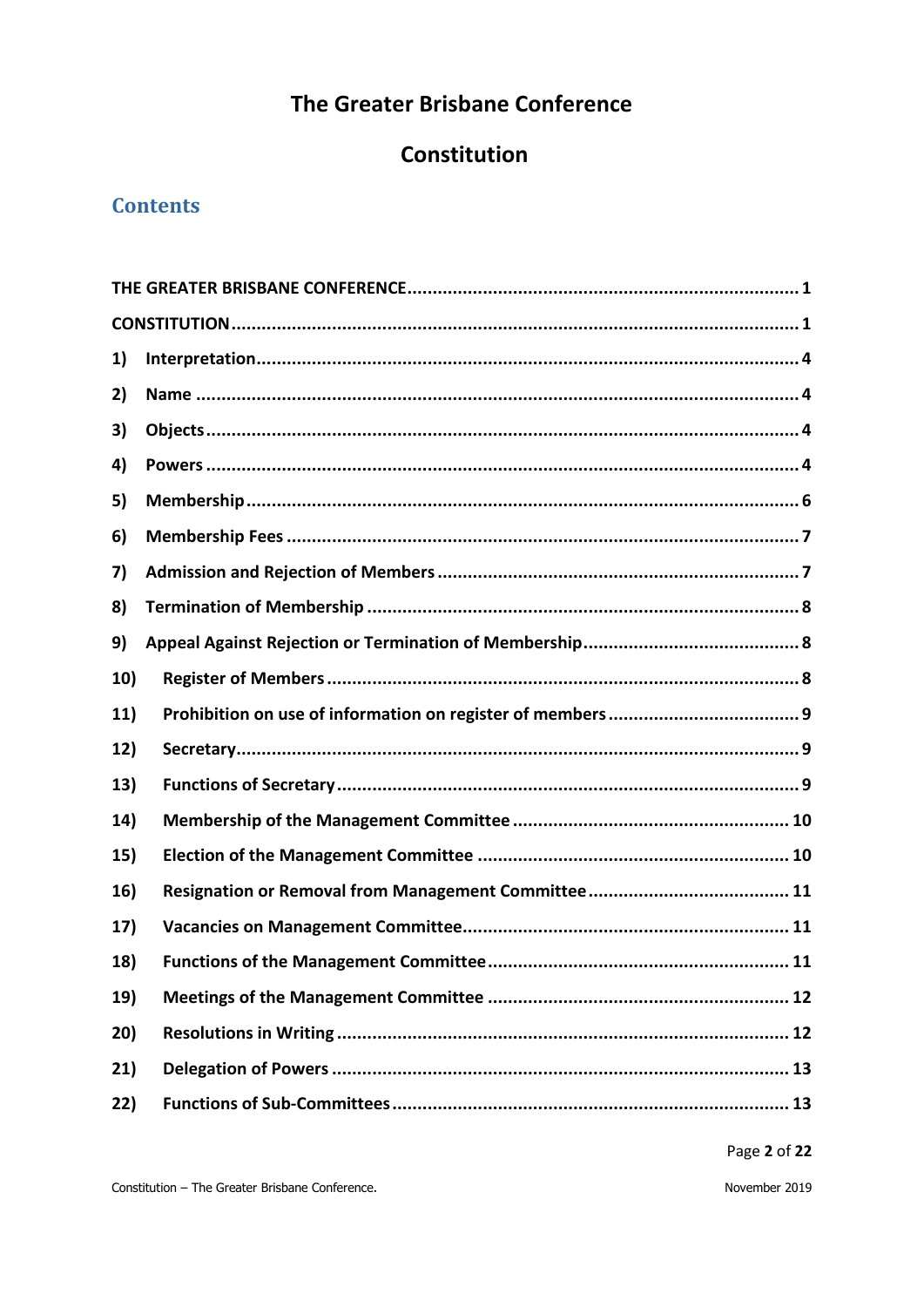| 23) |  |
|-----|--|
| 24) |  |
| 25) |  |
| 26) |  |
| 27) |  |
| 28) |  |
| 29) |  |
| 30) |  |
| 31) |  |
| 32) |  |
| 33) |  |
| 34) |  |
| 35) |  |
| 36) |  |
| 37) |  |
| 38) |  |
| 39) |  |
| 40) |  |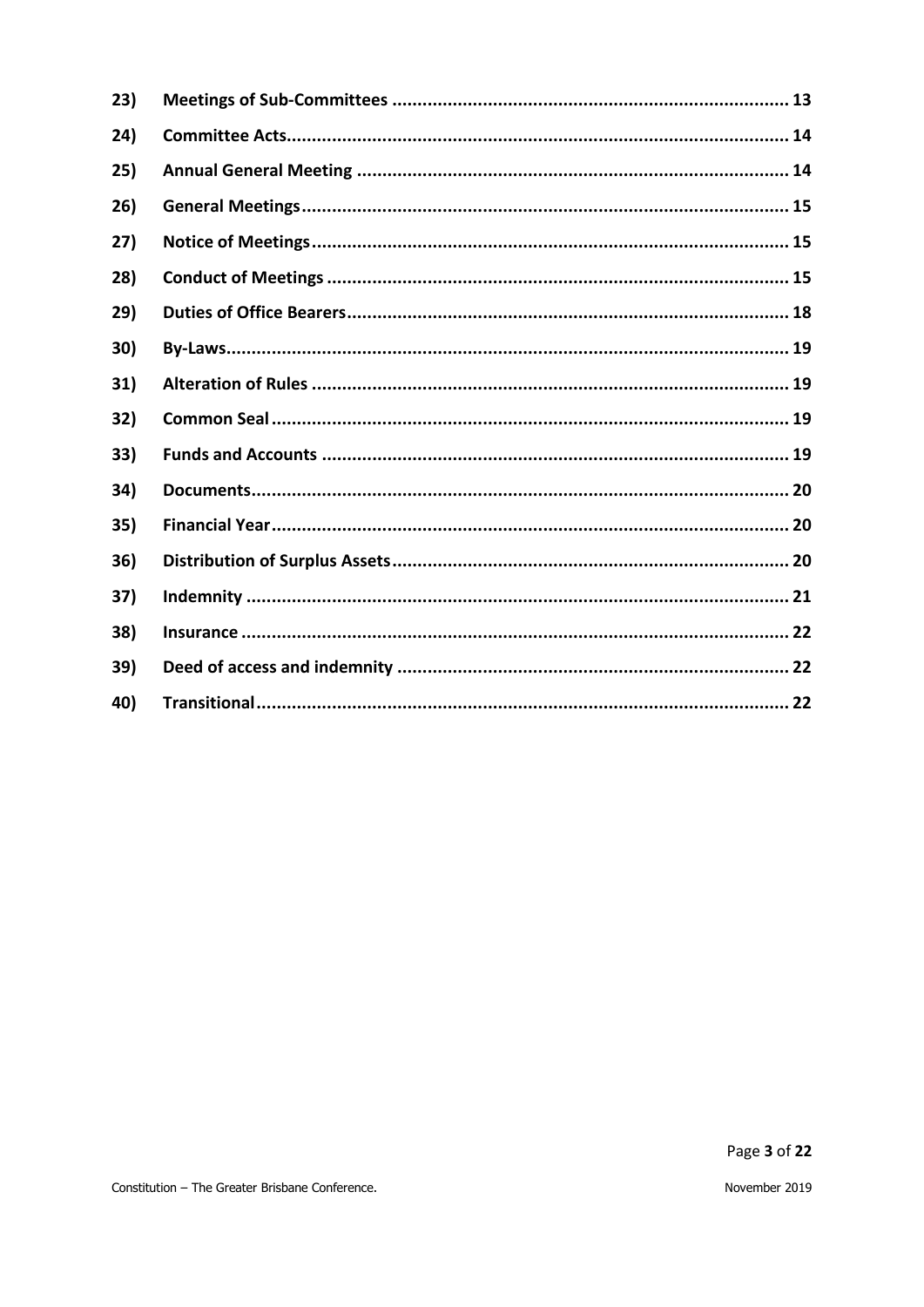# <span id="page-3-0"></span>**1) Interpretation**

In this Constitution *Act* means the *Associations Incorporation Act 1981 (Qld).*

A word or expression that is not defined in Constitution, but is defined in the Act has, if the context permits, the meaning given by the Act.

# <span id="page-3-1"></span>**2) Name**

The name of the incorporated association is "The Greater Brisbane Conference Inc." (Conference).

# <span id="page-3-2"></span>**3) Objects**

The Conference is a not for profit organisation and the objects are:

- 1) To promote and conduct various forms of inter-school activity at various levels of the school communities of the Greater Brisbane Conference with a view to fostering a spirit of fellowship, sound educational practice and mutual support and assistance among The Greater Brisbane Conference.
- 2) To exercise general supervision and control over the joint activities of the Greater Brisbane Conference.
- 3) To promote the welfare and best interests of the Greater Brisbane Conference.
- 4) To consider, deliberate upon and deal with educational matters and with matters and questions of common policy and principle concerning the Greater Brisbane Conference.
- 5) To promote an environment of tolerance and support for the multi-faith backgrounds of the Greater Brisbane Conference.
- 6) To contribute to and influence the formulation and advancement of educational policy in Queensland.
- 7) To do all such other things as are conducive or incidental to the attainment of the aims and objects above or any of them.

#### <span id="page-3-3"></span>**4) Powers**

The Conference has powers of an individual in agreement with the Management Committee.

The Conference may

- 1) Enter into contracts;
- 2) Acquire, hold, deal with and dispose of property;
- 3) Make charges for services and facilities it supplies;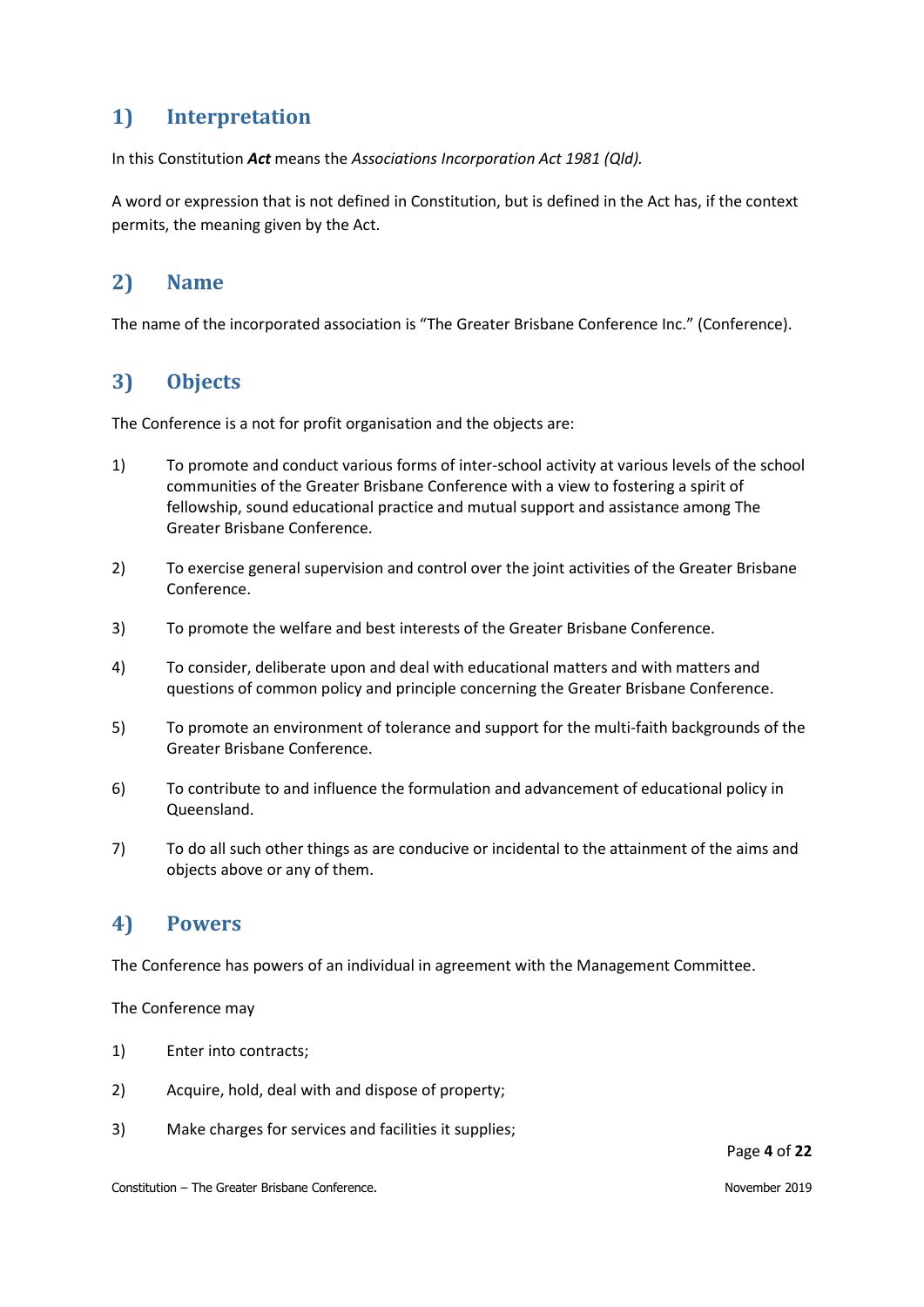4) Do other things necessary or convenient to be done in carrying out its affairs;

To subscribe to, become a member of and cooperate with any other association, club or organisation whether incorporated or not, whose objects are altogether or in part similar to those of the Conference, provided that the Conference will not subscribe to or support with its funds, any association which does not prohibit the distribution of its income and property among its members to an extent at least as great as that imposed on the Conference under or by virtue of rule [33\);](#page-18-3)

- 5) To construct, improve, maintain, develop, work, manage, carry out, alter or control any houses, buildings, grounds, works or conveniences which may seem calculated directly or indirectly to advance the Conference's interests and to contribute to, subsidise or otherwise assist and take part in the construction, improvement, maintenance, development, working management, carrying out, alteration and control thereof;
- 6) To invest and deal with the money of the Conference not immediately required as may be thought fit;
- 7) To take or otherwise acquire, and hold shares, debentures or other securities of any body corporate;
- 8) To lend advance money or give credit to any person; to guarantee and give guarantees or indemnities for the payment of monies or the performance of contracts or obligations by any person and otherwise to assist any person;
- 9) To borrow or raise money either alone or jointly with any other person in such a manner as may be thought proper and whether upon fluctuating advance account or overdraft or otherwise to represent or secure any monies and further advances borrowed or to be borrowed alone or with others aforesaid by notes secured or unsecured, debentures or debenture stock perpetual or otherwise, or by mortgage, charge, lien or other security upon the whole or any part of the Conference's property or assets present or future and to purchase, redeem or pay-off any such securities;
- 10) To take any gift of property whether subject to any special trust or not, for any one or more of the objects of the Conference but subject always to the proviso in sub-rule (3.4);
- 11) To take such steps by personal or written appeals, public meetings or otherwise, as may from time to time be deemed expedient for the purpose of procuring contributions to the funds of the Conference in the shape of donations, annual subscriptions or otherwise;
- 12) To print and publish any newspapers, periodicals, books or leaflets that the Conference may think desirable for the promotion of its objects,
- 13) To amalgamate with any incorporate associations having objects altogether or in part similar to those of the Conference and which will prohibit the distribution of its or their income and property among its or their members to an extent at least as great as that imposed upon the Conference under or by virtue of rule [33\)11\);](#page-19-3)
- 14) To purchase or otherwise acquire and undertake all parts of the property, assets, liabilities and engagements of any incorporated association with which the Conference is authorized to amalgamate.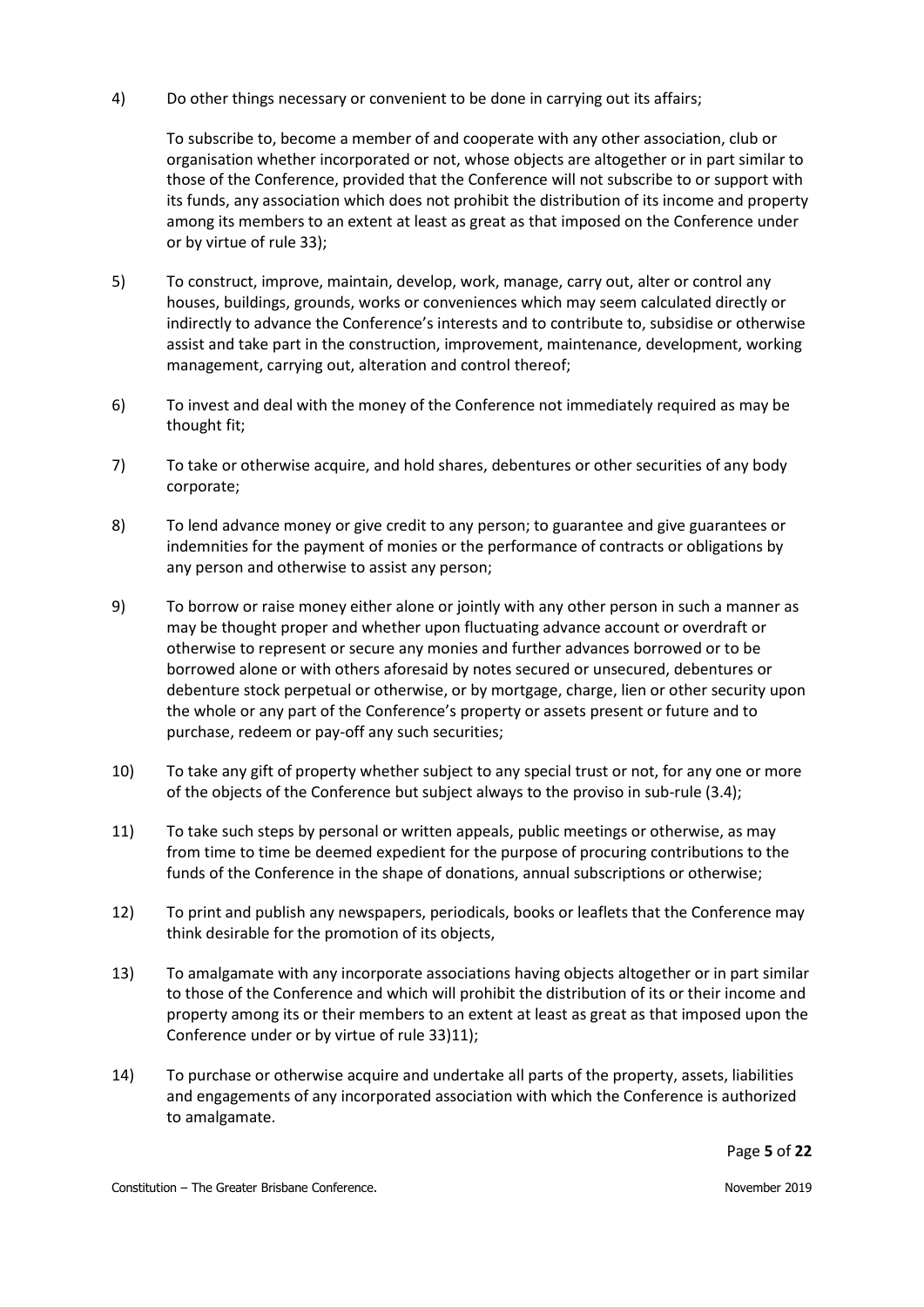- 15) To transfer all or any part of the property, assets, liabilities and engagements of the Conference to any incorporated association with which the Conference is authorized to amalgamate;
- 16) To make donations for patriotic, charitable or community purposes;

## <span id="page-5-0"></span>**5) Membership**

- 1) There are **three** classes of membership of the Conference:
	- a. Full Members;
	- b. Associate Members;

#### c. **Ordinary Members**.

- 2) Full Members of the Conference must be a co-educational non-government school
- 3) For the purposes of this Constitution, the Principal of a Full Member (or if there is no Principal or the Principal is unable to act, the Delegate) is duly authorised to exercise all the rights of the Full Member without the need to have any other form of authority or appointment.
- 4) Members have the rights set out in this Constitution, including the right to receive notice of, attend and speak at any General Meeting. Only Full Members have the right to vote at General Meetings.
- 5) Students of Full Members **and Ordinary Members** may compete in interschool Greater Brisbane Conference (GBC) competitions and students of Full Founding Members may compete within Junior Associated Schools (JTAS) competitions (subject to the rules of those competitions).
- 6) **Ordinary Members may be a non-government co-educational school or a non-government single sex school.**
- 7) **If an Ordinary Member is a single sex school, then it must combine with another single sex school (of the opposite sex) in order to compete in interschool GBC competitions.**
- 8) The Founding Full Members are:
	- Faith Lutheran College, Plainland Qld
	- Faith Lutheran College, Redlands Qld
	- Redeemer Lutheran College, Rochedale Qld
	- Rivermount College, Yatala Qld
	- Sheldon College, Sheldon Qld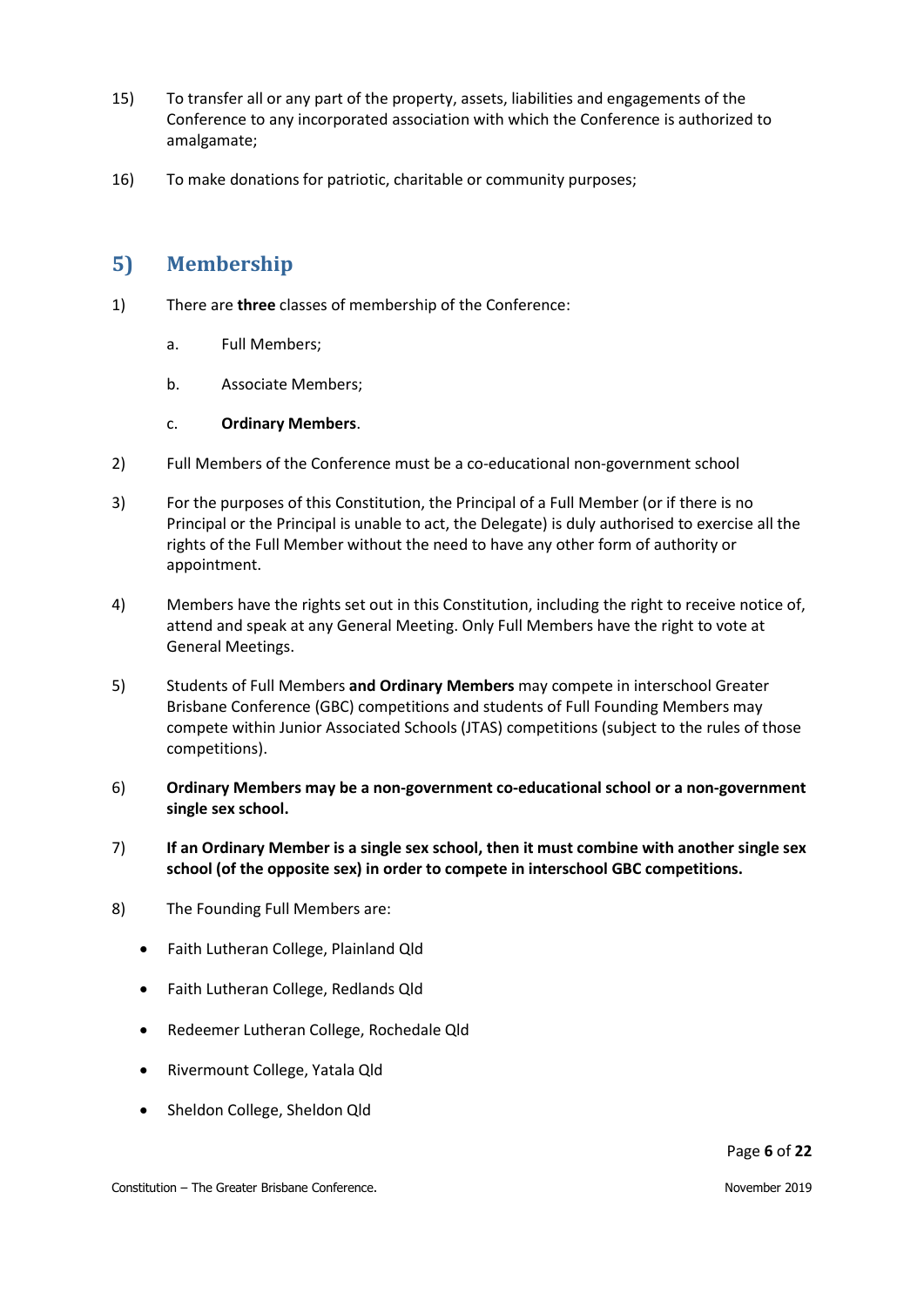- The Springfield Anglican College, Springfield Qld
- 9) Associate Members shall be the Directors of Sport of each of the Full Member Schools and shall have the rights set out in this Constitution but do not have the right to vote at General Meetings.
- 10) **Ordinary Members shall have the rights set out in this Constitution but do not have the right to vote at General Meetings.**
- 11) As a condition of membership, all Members agree to abide by the By-Laws and Policies of the Conference.

## 12) **Automatic membership**

13) A school which, on the day the Conference is incorporated, was a member of the unincorporated association will be a Founding Full Member.

#### <span id="page-6-0"></span>**6) Membership Fees**

- 1) Membership fees for each **Full** Member and **each Ordinary Member** will be such sum **as determined by the Management Committee.**
- 2) Membership fees will be payable at such time and in such manner as the Management Committee determines.
- <span id="page-6-1"></span>3) **Associate Members will not be charged Membership fees.**

#### **7) Admission and Rejection of Members**

- 1) Application for Full Membership, Associate Membership **and Ordinary Membership** will be made in writing signed by the applicant, its proposer and seconder and will be in such form that the Management Committee prescribes and be accompanied by such information as the Management Committee requires. The Applicant must be proposed and seconded by a Full Member of the Conference.
- 2) The Management Committee must ensure that, as soon as possible after the application to become a Member of the Conference, and before the Management Committee considers the application, the applicant is advised—
	- (a) whether or not the Conference has public liability insurance; and
	- (b) if the Conference has public liability insurance—the amount of the insurance.
- 3) An application for Membership will be considered at the next General Meeting of the Conference after receipt of the application for membership to determine the acceptance or rejection of the applicant.
- 4) An applicant who receives the approval of at least 80% of the votes of the Full Members will be accepted as a Member of the Conference in the relevant class.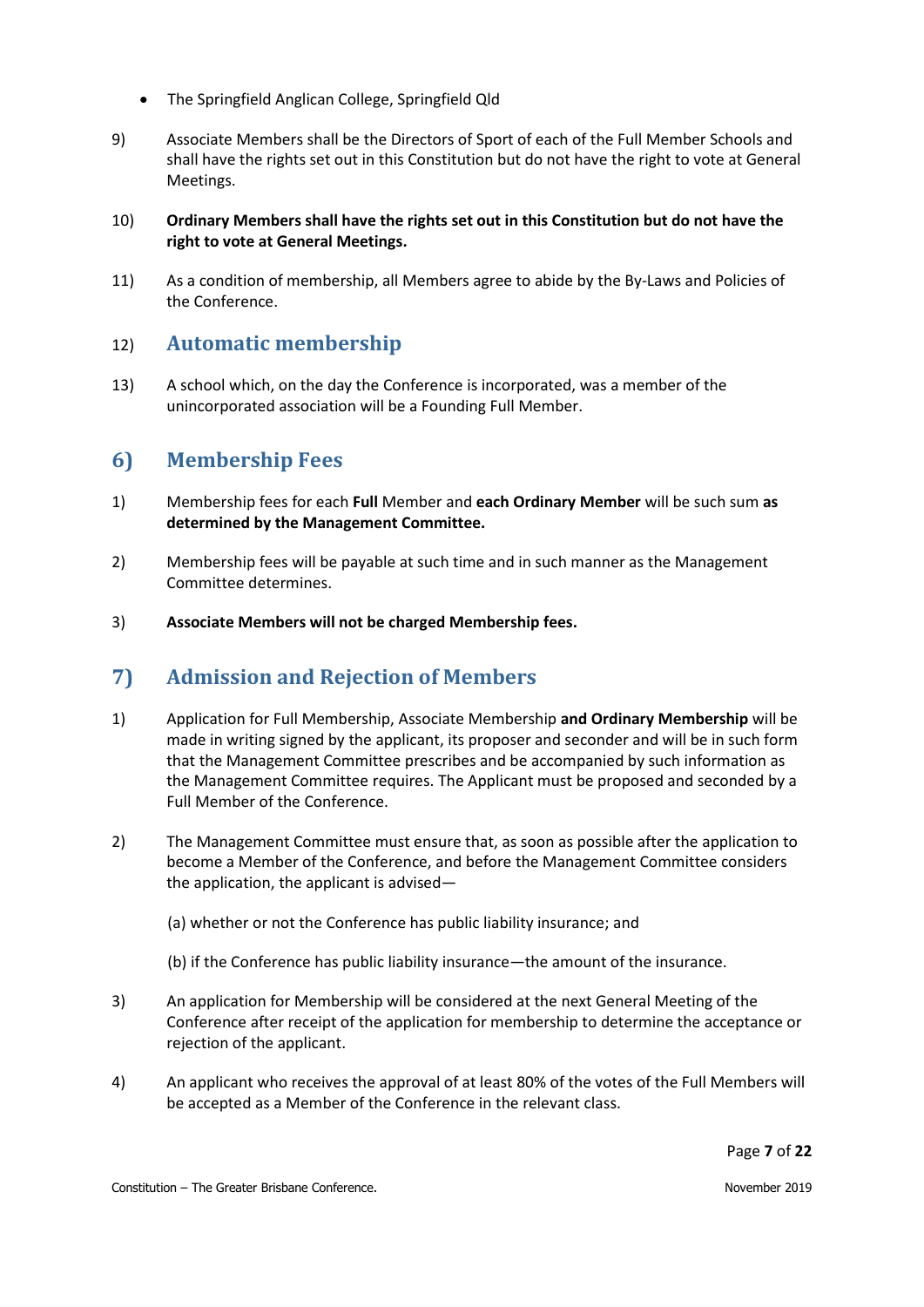5) Upon acceptance or rejection of an application for membership, the Secretary will forthwith give the applicant notice in writing of such acceptance or rejection.

# <span id="page-7-0"></span>**8) Termination of Membership**

- 1) A Member may resign from the Conference by giving notice in writing to the Secretary, with effect from the time such notice is received by the Secretary unless a later date is specified in the notice when it will take effect on that later date.
- 2) If a Member:
	- a. Fails to comply with this Constitution; or
	- b. Has membership fees in arrears for a period of three months or more; or
	- c. Conducts itself in a manner considered injurious or prejudicial to the objects or interests of the Conference or
	- d. Fails to provide the required numbers of teams as stipulated in the By-laws without adequate cause and consistently fails to fulfil the required teams for the agreed competitions and appears to not have the future potential to resolve the situation.

a General Meeting will consider whether the membership will be terminated.

3) The Member concerned will be given a full and fair opportunity of presenting its case and if the General Meeting resolves by ordinary resolution to terminate membership, it will instruct the Secretary to advise the Member in writing accordingly.

# <span id="page-7-1"></span>**9) Appeal Against Rejection or Termination of Membership**

- 1) There will be no appeal against rejection or termination of membership.
- 2) An applicant or Member rejected or terminated may reapply for membership after a period of twelve (12) months from the date of rejection or termination.

# <span id="page-7-2"></span>**10) Register of Members**

- 1) The Management Committee must keep a register of Members.
- 2) The register of Members must include the following particulars for each Member:

(a) the full name and residential address, phone number and email address (if any) of the member;

- (b) the date of admission as a Member;
- (c) the date of death or resignation of the Member;
- (d) details about the termination or reinstatement of membership;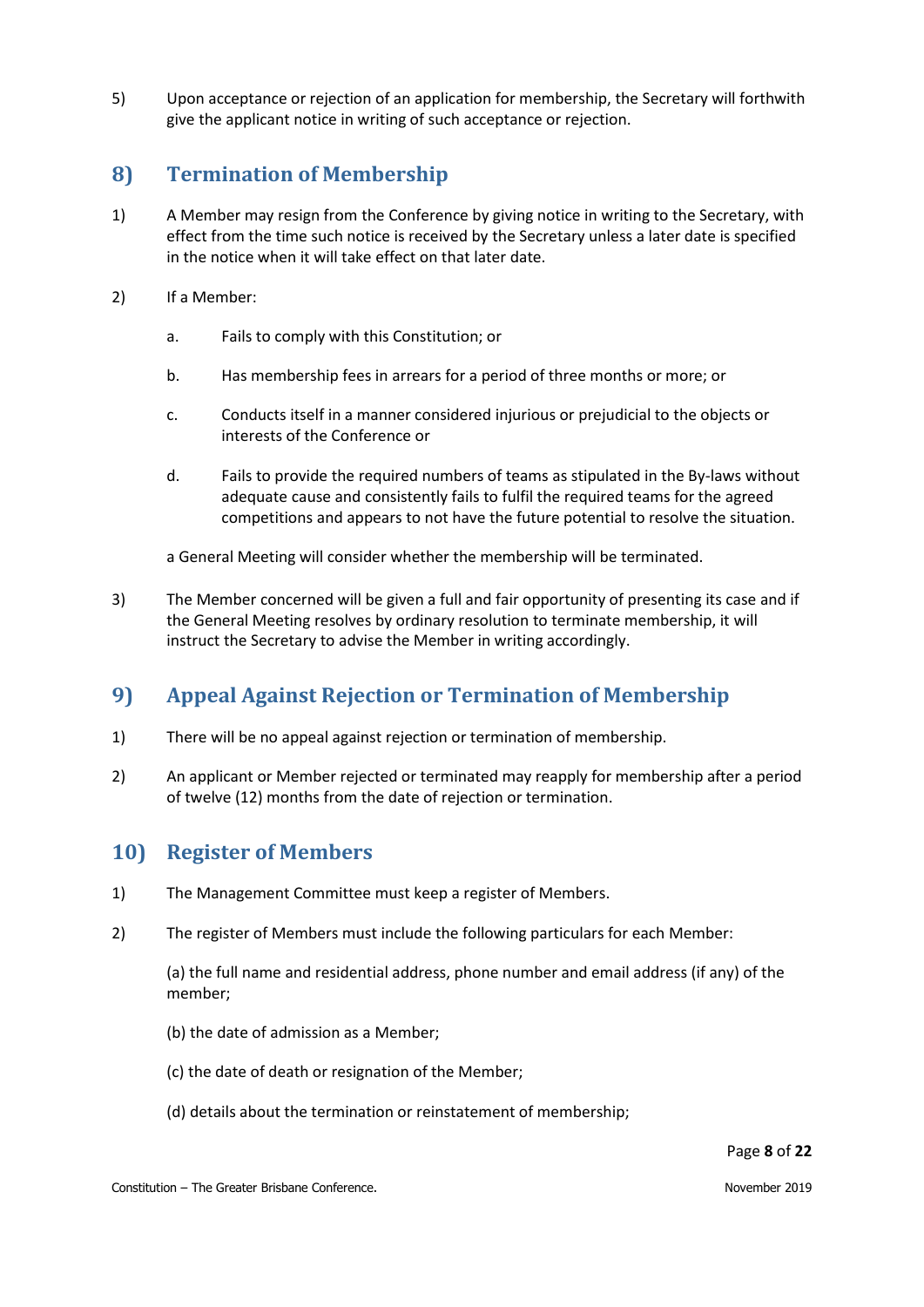(e) any other particulars the Management Committee or the Members at a general meeting decide.

3) The Register will be open for inspection at all reasonable times by any Member who applies to the Secretary for such inspection.

## <span id="page-8-0"></span>**11) Prohibition on use of information on register of members**

A Member of the Conference must not—

- use information obtained from the register of members of the association to contact, or send material to, another member of the association for the purpose of advertising for political, religious, charitable or commercial purposes; or
- disclose information obtained from the register to someone else, knowing that the information is likely to be used to contact, or send material to, another member of the association for the purpose of advertising for political, religious, charitable or commercial purposes.

This does not apply if the use or disclosure of the information is approved by the Conference subject to the Privacy Act 1988 (Cth).

## <span id="page-8-1"></span>**12) Secretary**

- 1) The Management Committee may appoint an Executive Officer to act as Secretary to the Conference, the Management Committee, the Executive and any constituted Sub-Committees.
- 2) The Executive Officer will not be a member of the Management Committee.
- 3) The Management Committee of the Conference may at any time remove a person appointed by the Committee as the Secretary subject to any contractual agreements.

# <span id="page-8-2"></span>**13) Functions of Secretary**

The Secretary's functions include, but are not limited to—

- (a) calling meetings of the Conference, including preparing notices of a meeting and of the business to be conducted at the meeting in consultation with the president of the association;
- (b) keeping minutes of each meeting;
- (c) keeping copies of all correspondence and other documents relating to the Conference;
- (d) maintaining the register of Members of the Conference.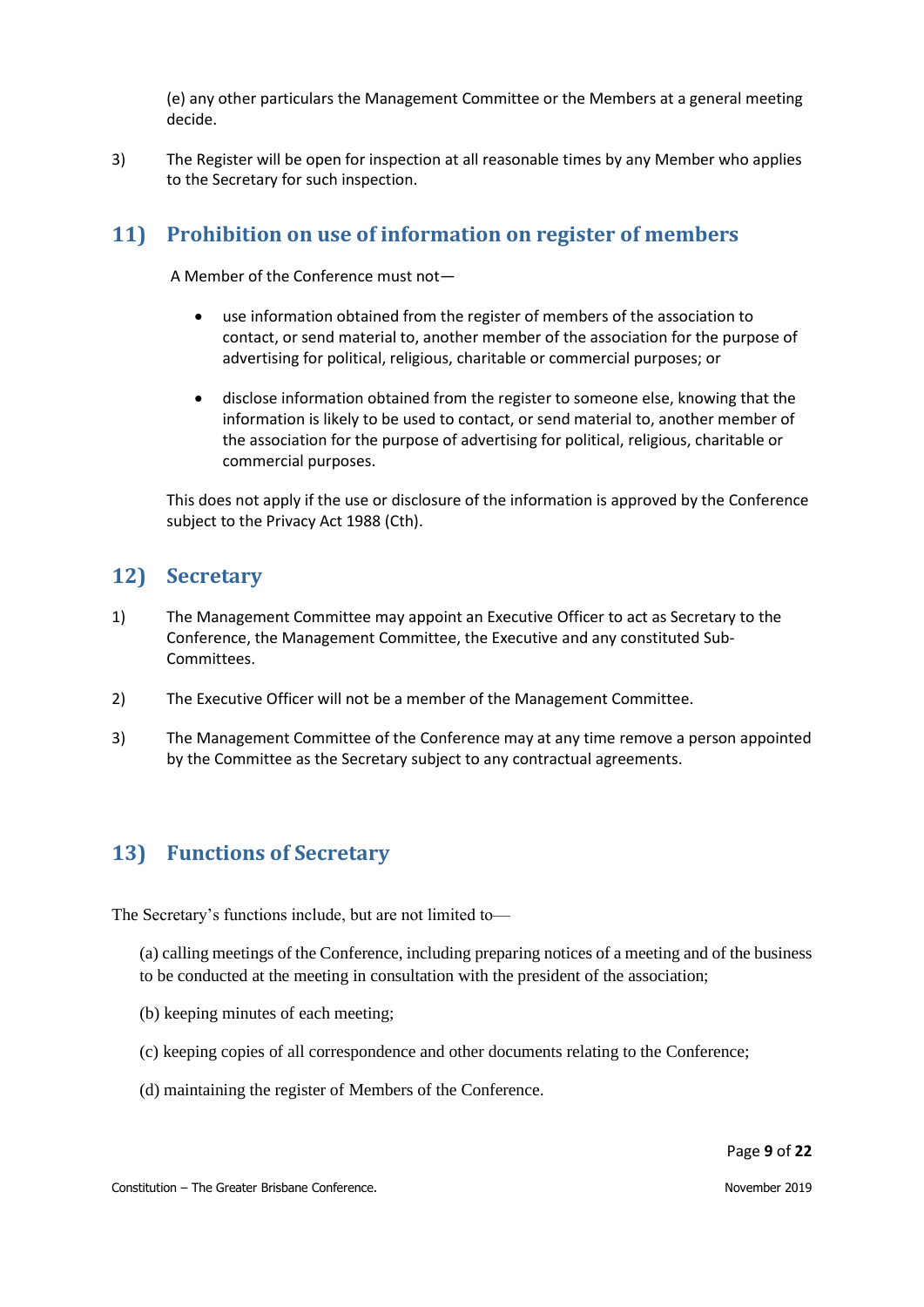# <span id="page-9-0"></span>**14) Membership of the Management Committee**

- 1) The Management Committee will consist of a Chair, Deputy Chair and Treasurer and any other members of the Conference elected at a general meeting.
- 2) A member of the Management Committee must be a Full Member of the Conference (other than the Secretary appointed under Clause 12 (1)). **Ordinary Members may attend Management Committee meetings but do not have voting rights.**
- 3) At each annual general meeting, the members of the Management Committee must retire from office but are eligible on nomination to be re-elected.
- 4) The Executive of the Conference shall be elected by the Members who are entitled to vote and consist of a Chair, Deputy Chair and Treasurer, each of whom must be a Principal of a Full Member (unless the Management Committee otherwise decides); and

# <span id="page-9-1"></span>**15) Election of the Management Committee**

1) (1) A member of the Management Committee may only be elected as follows—

(a) any 2 members of the Conference may nominate another member (the candidate) to serve as a member of the Management Committee;

- (b) the nomination must be—
	- (i) in writing; and
	- (ii) signed by the candidate and the members who nominated him or her; and

(iii) given to the Secretary at least 14 days before the annual general meeting at which the election is to be held;

(c) each member of the Conference present and eligible to vote at the annual general meeting may vote for 1 candidate for each vacant position on the management committee;

(d) if, at the start of the meeting, there are not enough candidates nominated, nominations may be taken from the floor of the meeting.

- 2) A person may be a candidate only if the person—
	- (a) is an adult; and

(b) is not ineligible to be elected as a member under section 61A of the Act.

3) A list of the candidates' names in alphabetical order, with the names of the members who nominated each candidate, must be posted in a conspicuous place in the office or usual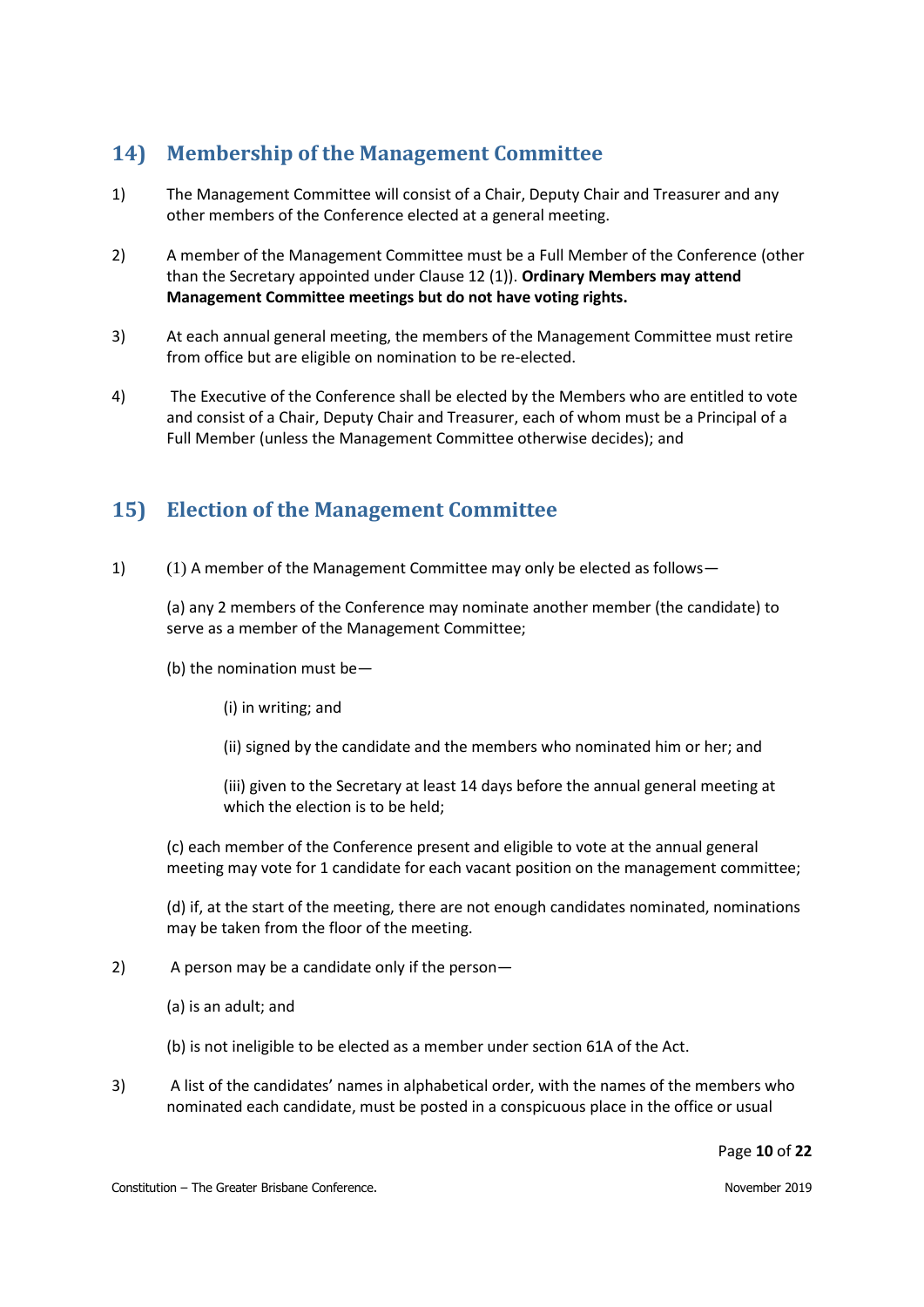place of meeting of the association for at least 7 days immediately preceding the annual general meeting.

- 4) If required by the Management Committee, balloting lists must be prepared containing the names of the candidates in alphabetical order.
- 5) The Management Committee must ensure that, before a candidate is elected as a member of the Management Committee, the candidate is advised—
	- (a) whether or not the association has public liability insurance; and
	- (b) if the association has public liability insurance—the amount of the insurance.

# <span id="page-10-0"></span>**16) Resignation or Removal from Management Committee**

- 1) A member of the Management Committee who was a Principal of a Member at the time of their appointment to the Management Committee will be deemed to have resigned from the Management Committee on the date that the member ceases to be the Principal of that Member.
- 2) A member of the Management Committee may be removed from office at a General Meeting of the Conference where the Member will be given the opportunity to fully present their case. The question of removal will be determined by a vote of the Full Members present at that General Meeting by a two-thirds majority. There will be no appeal against the decision of the General Meeting for the removal of a member of the Management Committee.

# <span id="page-10-1"></span>**17) Vacancies on Management Committee**

- 1) The Management Committee will have the power at any time to appoint any person to fill any casual vacancy on the Management Committee until the next Annual General Meeting;
- 2) The continuing members of the Management Committee may act notwithstanding any casual vacancy in the Management Committee, but if so long as their number is reduced below the number fixed pursuant to these Rules as the necessary quorum of the Management Committee, the continuing member or members may act for the purpose of increasing the number of members of the Management Committee to that number or of summoning a General Meeting of the Conference, but for no other purpose.

# <span id="page-10-2"></span>**18) Functions of the Management Committee**

- 1) Except as otherwise provided by these Rules and subject to resolutions by the members of the Conference carried at any General Meeting, the Management Committee:
	- a. will have the general control and management of the affairs, property and funds of the Conference; and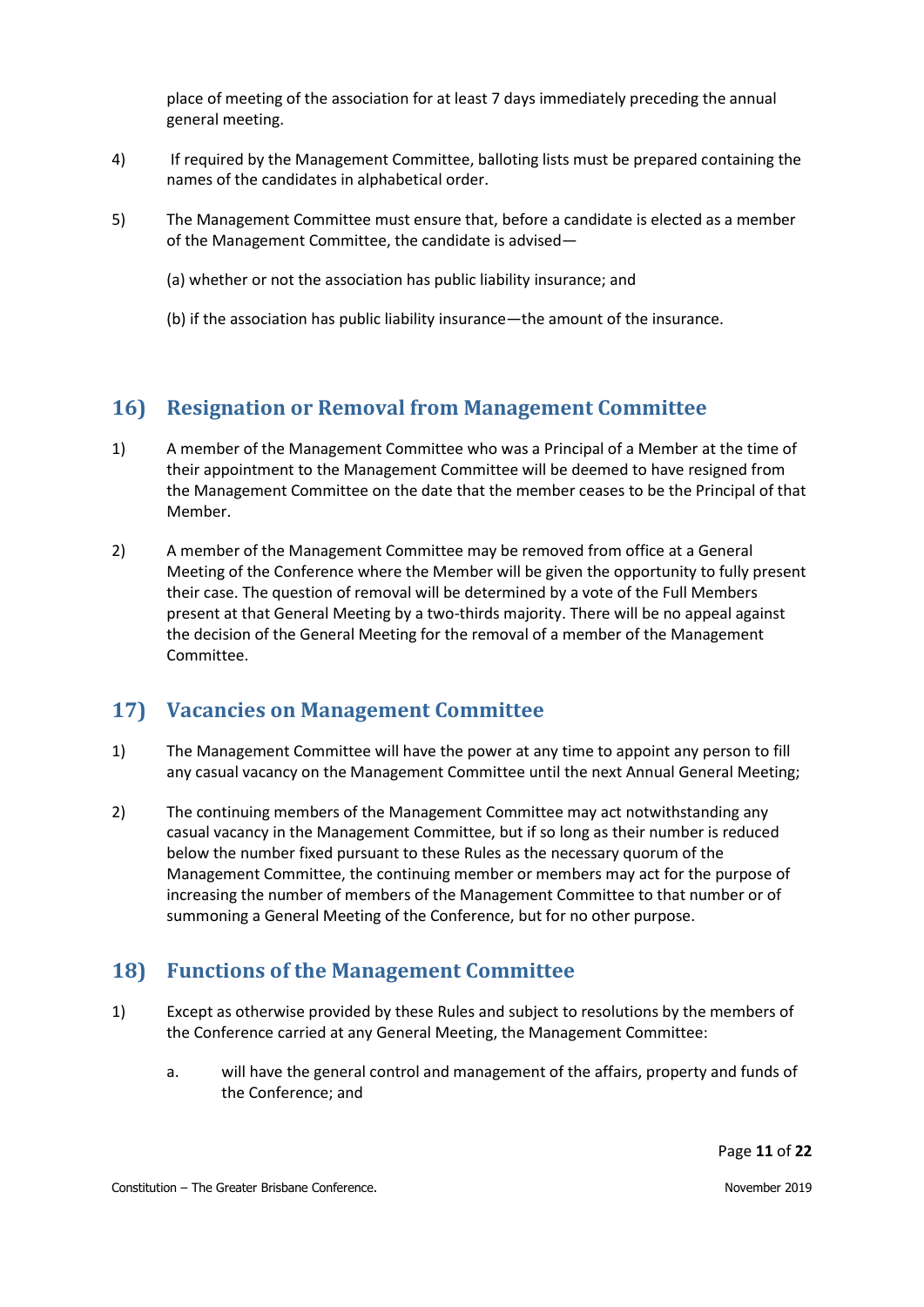- b. will have the authority to interpret the meaning of these Rules and any matter relating to the Conference on which these Rules are silent.
- 2) The Management Committee may exercise all the powers of the Conference apart from those powers expressly required to be exercised by the Members in a General Meeting.

# <span id="page-11-0"></span>**19) Meetings of the Management Committee**

- 1) The Management Committee will meet as often as it considers appropriate. The Management Committee will meet at least once each school term to exercise its functions. These meetings must be at least once every four months.
- 2) A special meeting of the Management Committee will be convened by the Secretary on the request in writing signed by at least one-third of the members of the Management Committee, clearly stating the reasons for the special meeting and the nature of the business to be transacted.
- 3) At every meeting of the Management Committee, a simple majority of the number of **Full** Members of the Management Committee will constitute a quorum.
- 4) The Management Committee may meet and regulate its proceedings as it thinks fit, provided that, unless otherwise provided in these Rules, questions arising at any meeting of the Management Committee will be decided by a majority of votes and, in the case of equality of votes, the question will be deemed to be decided in the negative.
- 5) A member of the Management Committee will not vote in respect of any contract or proposed contract with the Conference in which the member is interested, or in any matter arising thereout, and if the member does so vote, that member's vote will not be counted.
- 6) Not less than seven days' notice will be given by the Secretary to the members of the Management Committee of any meeting of the Management Committee. A notice may be given to a member by electronic means.
- 7) The Chair will preside as Chair of the meeting of the Management Committee, or if there is no Chair present within ten minutes of the time appointed for holding the meeting, the Deputy Chair will chair the meeting. If there is no Deputy Chair present, the members of the Management Committee present may choose one of their number to chair the meeting.
- 8) If within half an hour from the time appointed for the commencement of a Management Committee meeting, a quorum is not present, the meeting will lapse.
- 9) With the consent of the meeting of the Management Committee, a member of the Management Committee may participate in a meeting using technology (including by telephone) that reasonably allows the member to hear and take part in the discussions.

# <span id="page-11-1"></span>**20) Resolutions in Writing**

A resolution in writing signed by all members of the Management Committee will be as valid and effectual as if it had been passed at a meeting of the Management Committee duly convened and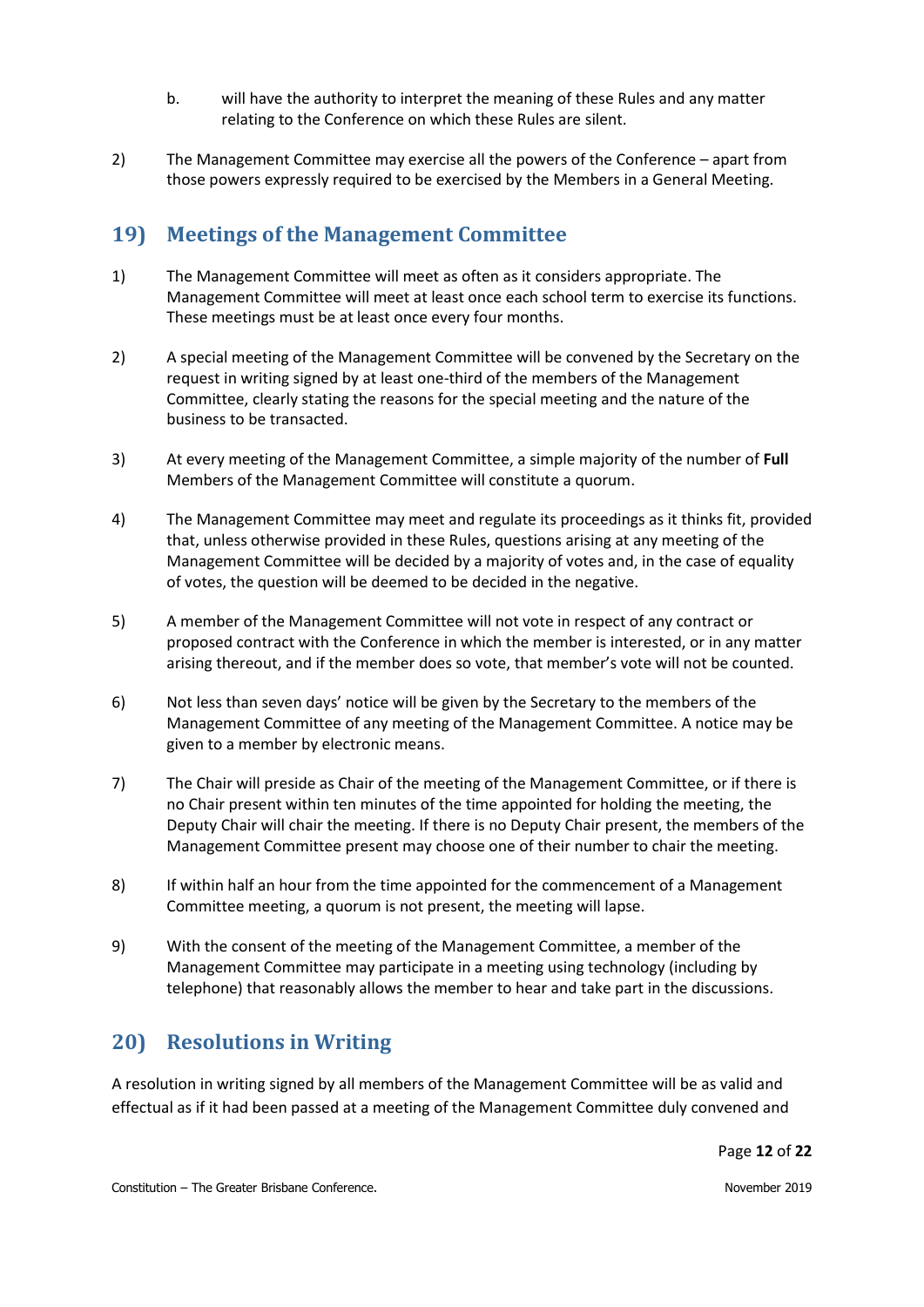held. Any such resolution may consist of several documents in like form, each signed by one or more members of the Management Committee. A minute of the resolution apparently signed by a member of the Management Committee and transmitted electronically to the Secretary will, in the absence of any evidence to the contrary, be treated as being duly signed by the member for the purposes of this provision.

# <span id="page-12-0"></span>**21) Delegation of Powers**

- 1) The Management Committee may delegate specific powers to a Sub-Committee for a specific purpose consisting of such persons appointed by the Management Committee. Any Sub-Committee will in the exercise of the powers delegated to it conform to any regulations that may be imposed on it by the Management Committee.
	- a. As at the date of adoption of this Constitution, the Sub-Committees shall be:
		- i. Directors of Sport Committee (for years 7-12) from each of the member schools;
- 2) A Sub-Committee may meet and adjourn as it thinks proper. Questions arising at the meeting will be determined by a majority of votes of the members of the Sub-Committee present and, in the case of an equality of votes, the question will be deemed to be decided in the negative. All actions to be taken that are considered out of the ordinary business of the Sub-Committee must be ratified by a General Meeting of the Conference prior to implementation.

# <span id="page-12-1"></span>**22) Functions of Sub-Committees**

- 1) A Sub-Committee will assist the Management Committee in the achievement of the objects of the Conference.
- 2) A Sub-Committee may be involved to:
	- a. Plan, organise and assist with the conduct of Conference activities;
	- b. Make recommendations to the Management Committee on proposed alterations to the Conference's Constitution or By-Laws;
	- c. Carry out all other functions as delegated by the Management Committee.

# <span id="page-12-2"></span>**23) Meetings of Sub-Committees**

- 1) A Sub-Committee will meet as is deemed necessary to exercise its functions.
	- a. A meeting of the Sub-Committee of the Directors of Sport will convene at least **once** each school term.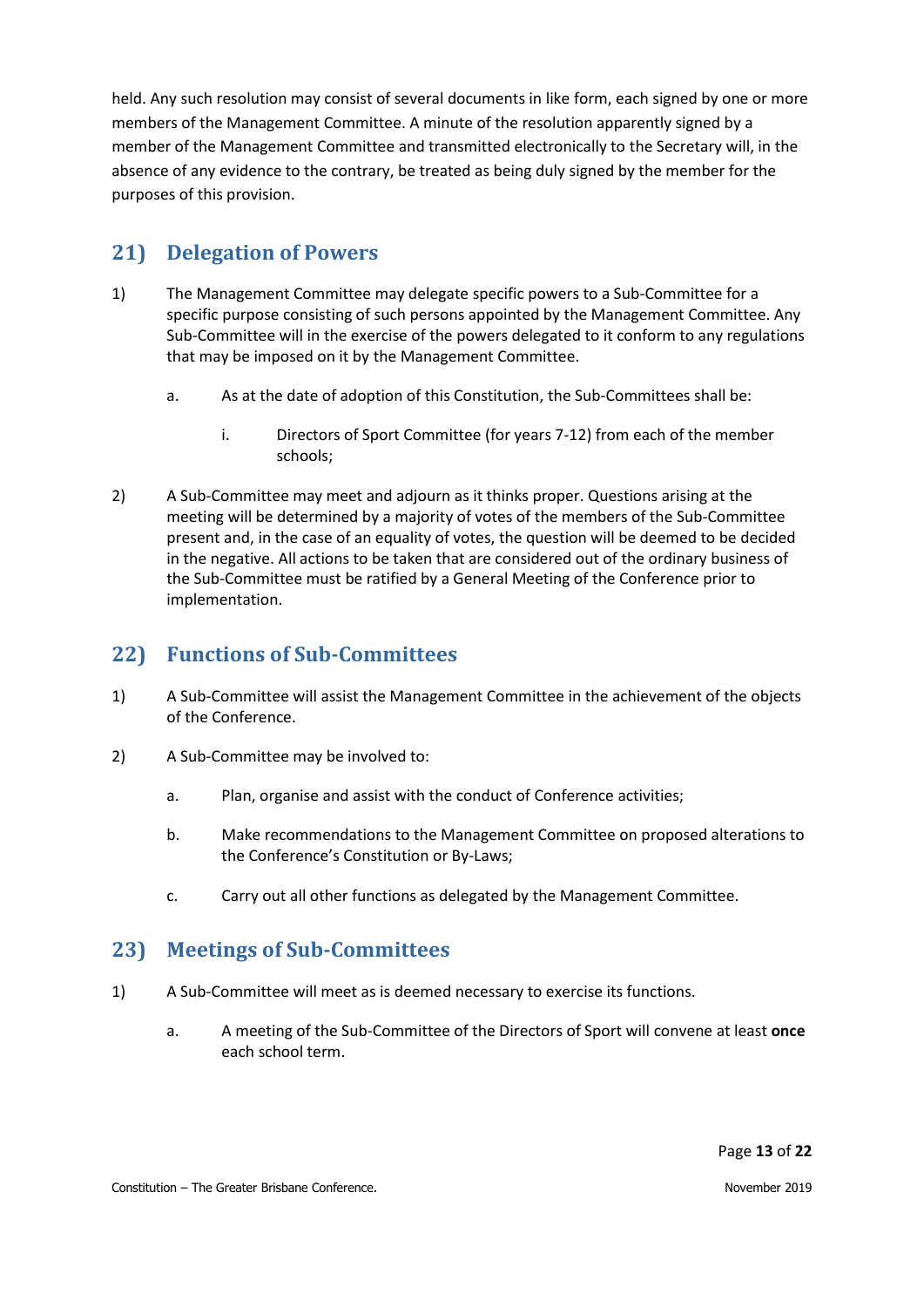- b. **The Directors of Sport Sub-Committee shall consist of the Directors of Sports of Full Members. Directors of Sport of Ordinary Members may attend meetings but are not entitled to vote.**
- 2) Meetings will be called by the Secretary by giving notice in writing at least seven (7) days prior to the meeting or in such other manner as the Management Committee may from time to time decide.
- 3) At all meetings of a Sub-Committee, if present, the Chair of the Executive Committee will act as Chair. If unable to be present, the members present will determine which of their number will act as Chair unless the Management Committee nominates a Chair for the Sub-Committee.
- 4) A quorum at a meeting of a Sub-Committee will consist of a simple majority of the delegates entitled to attend.
- 5) A meeting of a Sub-Committee may make a recommendation to be submitted to the next General Meeting for approval and action.
- 6) The Chair of the Committee will not be entitled to a vote if he/she is also a member of the Executive Committee. In the case of equality of votes, a motion will be deemed to have failed.

# <span id="page-13-0"></span>**24) Committee Acts**

All acts done by any meeting of the Management Committee or a Sub-Committee or of any person acting as a member of the Management Committee or Sub-Committee will, notwithstanding that it is afterwards discovered that there was some defect in the appointment of any such member of the Committee or Sub-Committee or of the person , or that the members of the Committee or Sub-Committee or any of them were disqualified, be as valid as if every such person had been duly appointed and was appropriately qualified .

# <span id="page-13-1"></span>**25) Annual General Meeting**

- 1) The Annual General meeting will be held within three months of the close of the financial year.
- 2) The business to be transacted at every Annual General Meeting will be:
	- a. The receiving of the Management Committee's report and the statement of income and expenditure, assets and liabilities and mortgages, charges and securities affecting the property of the Conference for the preceding financial year;
	- b. The auditor's report upon the books and accounts for the preceding financial year;
	- c. The appointment of an auditor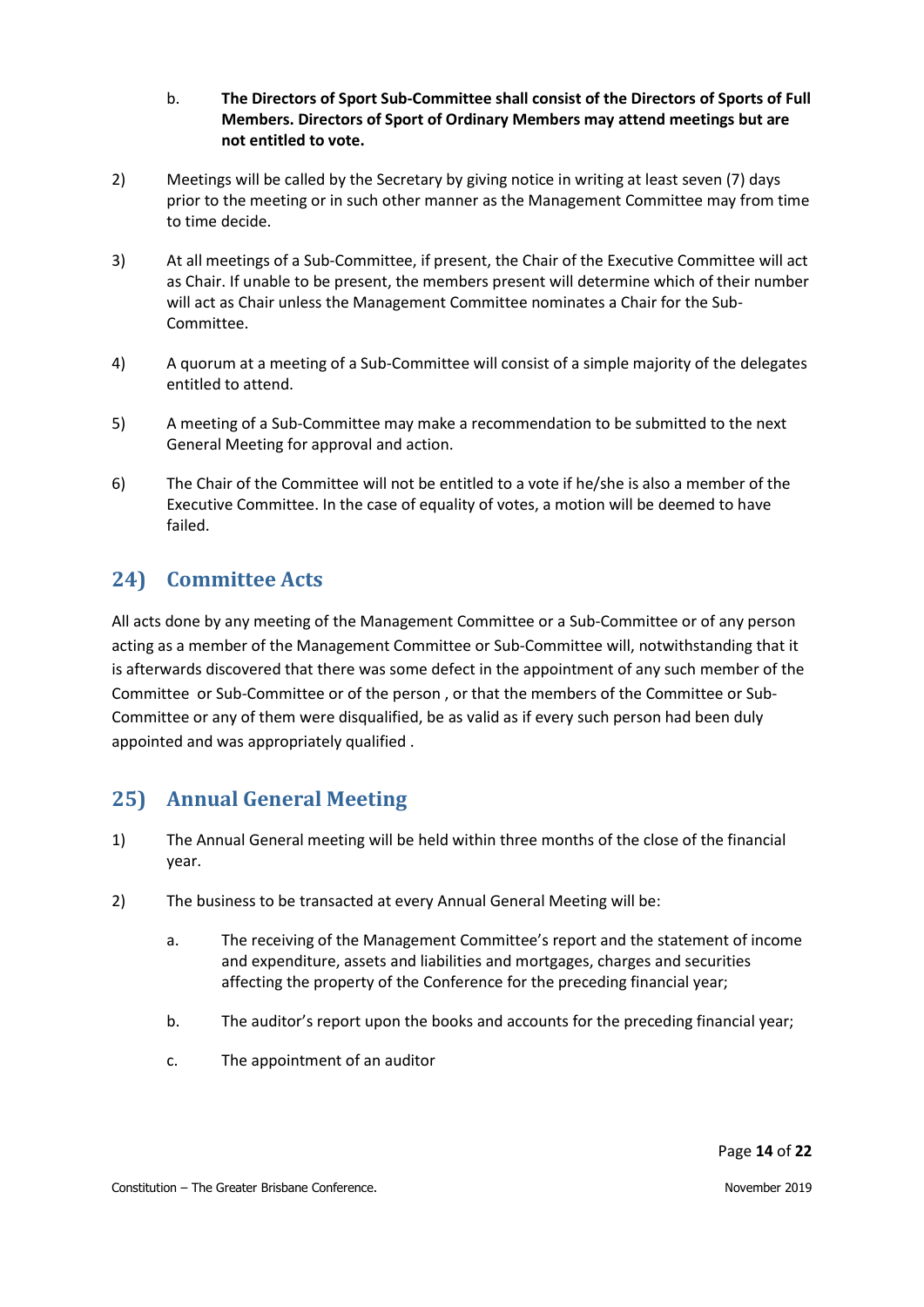# <span id="page-14-0"></span>**26) General Meetings**

The Chair will convene a General Meeting when directed to do so by the Management Committee

- 1) The Principal of each Member is expected to attend every General Meeting.
- 2) At a General Meeting, the number of Members required to constitute a quorum will be half the number of Full Members plus one.
- 3) No business will be transacted at any General Meeting unless a quorum of members is present at the time when the meeting proceeds to business.
- 4) If, within half an hour from the time appointed for the commencement of a General Meeting a quorum is not present, the meeting, if convened upon the requisition of members of the Management Committee or the Conference, will lapse. In any other case, it will stand adjourned to the same day in the next week at the same time and place or to such other time and place as the Management Committee may determine, and if at the adjourned meeting, a quorum is not present within half an hour of the time appointed for the meeting, the members present will be a quorum.
- 5) The Chair (or if the Chair is not present, the Chair of the meeting) may, with the consent of the meeting at which a quorum is present (and will if so directed by the meeting), adjourn the meeting from time to time and from place to place, but no business will be transacted at any adjourned meeting other than the business left unfinished at the meeting from which the adjournment took place. When a meeting is adjourned for thirty days or more, notice of the adjourned meeting will be given as in the case of the original meeting. Otherwise, it will not be necessary to give any notice of an adjournment or of the business transacted at any adjourned meeting.

# <span id="page-14-1"></span>**27) Notice of Meetings**

- 1) The Chair will convene a General Meeting by giving not less than **fourteen (14)** days' notice of the meeting to the Members.
- 2) How the notice is given will be determined by the Management Committee. Notice of a General Meeting will clearly state the nature of the business to be discussed.
- <span id="page-14-2"></span>3) A notice may be given to a Member by electronic means.

# **28) Conduct of Meetings**

Unless otherwise provided by these Rules, at a General Meeting:

1) The Chair will preside. If the Chair is not present within fifteen minutes after the appointed time for the holding of the meeting or is unwilling to act as Chair, then the Deputy will chair the meeting of if the Deputy Chair is unable/unwilling to preside the members present will elect one of their number to chair the meeting;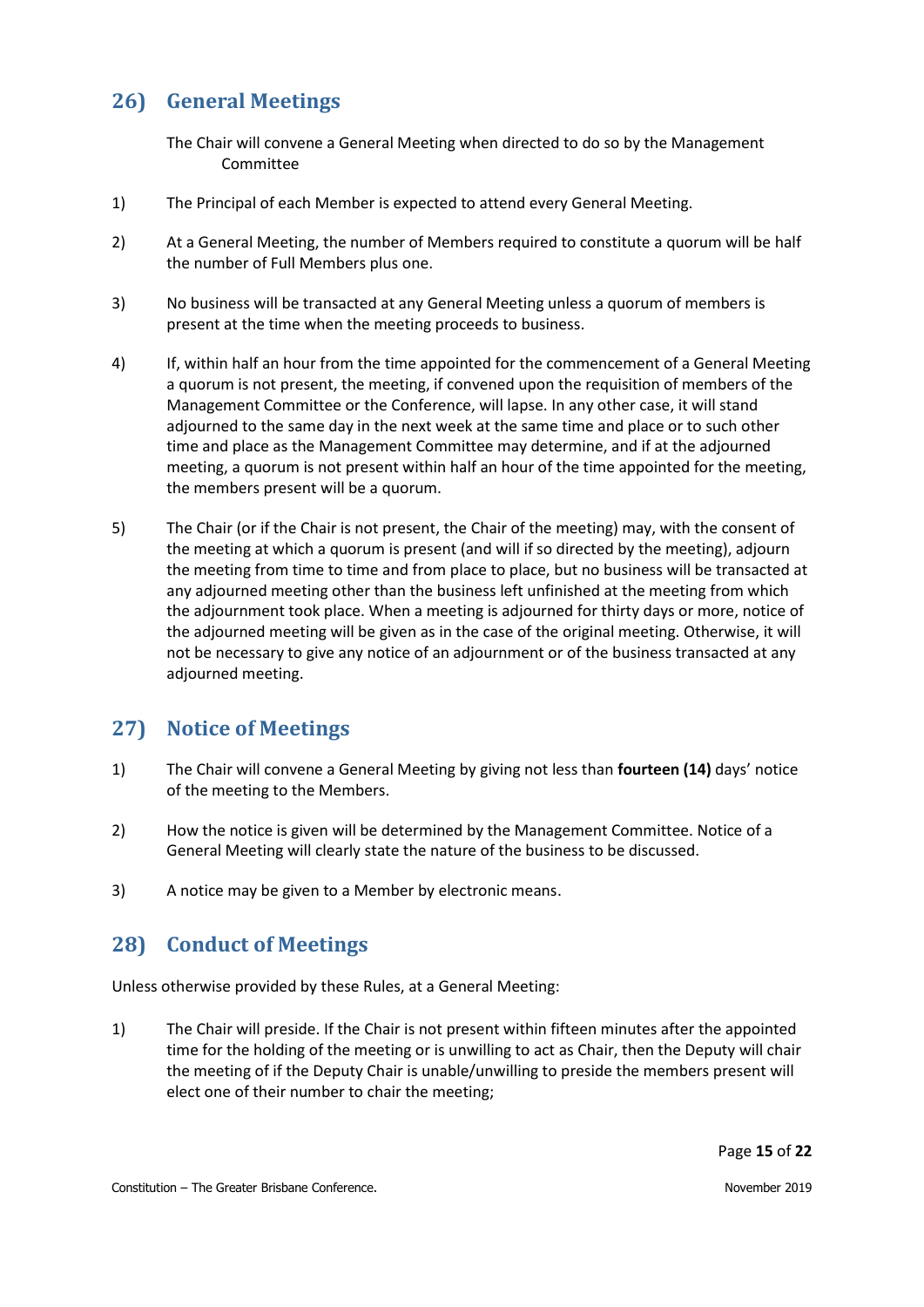- 2) The Chair will maintain order and conduct the meeting in a proper and orderly manner;
- 3) Every question, matter or resolution will be decided by a majority of votes of the members present and who are entitled to vote;
- 4) Every Full Member present will be entitled to one vote and in the case of equality of votes, a motion will be deemed to have failed. Note that no Full Member is entitled to vote at a General Meeting if their annual subscription is more than one month in arrears at the date of the meeting;
- 5) Voting will be by a show of hands or a division of members, unless not less than one-fifth of the Full Members present demand a ballot, in which event there will be a secret ballot. The Chair will appoint two persons to conduct a secret ballot in such manner as they determine, and the result of the ballot as declared by the Chair will be deemed to be the resolution of the meeting at which the ballot was demanded;
- 6) An instrument appointing a proxy must be in writing and be in the following or similar form. –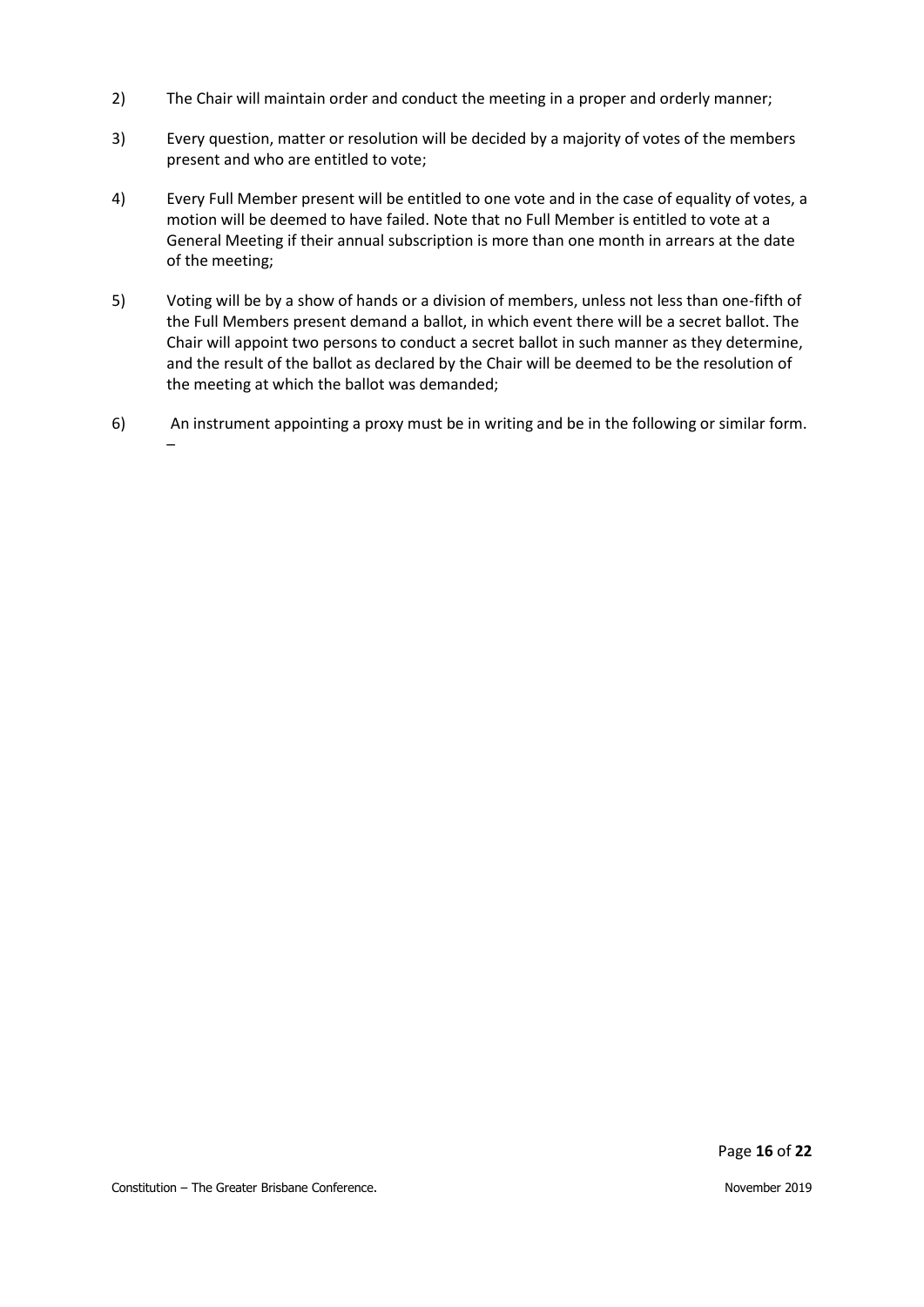*The Greater Brisbane Conference*

|                                                   | оt                                                                                                                                              | beina |
|---------------------------------------------------|-------------------------------------------------------------------------------------------------------------------------------------------------|-------|
| principal of a member of this Conference, appoint |                                                                                                                                                 | οt    |
|                                                   | as my proxy to vote for me on behalf of my school which is                                                                                      |       |
|                                                   | the Member at the (Annual) General Meeting of the Conference, to be held on the                                                                 |       |
|                                                   |                                                                                                                                                 |       |
|                                                   | in the year ________________.<br>day of the contract of the contract of the contract of the contract of the contract of the contract of the con |       |
|                                                   |                                                                                                                                                 |       |

*Signature: \_\_\_\_\_\_\_\_\_\_\_\_\_\_\_\_\_\_\_\_\_\_\_\_*

- a. The instrument appointing a proxy must
	- i. Be signed by the Principal of the Member.
- b. A proxy need not be a Member.
- c. The instrument appointing a proxy is taken to confer authority to demand or join in the demand for a secret ballot.
- d. Each instrument appointing a proxy must be given to the Secretary before the start of the meeting or adjourned meeting at which the person named in the instrument proposes to vote.
- e. Unless otherwise instructed by the appointer, the proxy may vote as the proxy considers appropriate.
- f. If a member wants a proxy to vote for against a specific resolution, the instrument appointing the proxy must be in the following or similar form –

#### *The Greater Brisbane Conference*

|                         |        |                                                                                 | being                                                                                                          |
|-------------------------|--------|---------------------------------------------------------------------------------|----------------------------------------------------------------------------------------------------------------|
|                         |        | principal of a member of this Conference, appoint                               | 0t                                                                                                             |
|                         |        |                                                                                 | as my proxy to vote for me on behalf of my school which is                                                     |
|                         |        | the Member at the (Annual) General Meeting of the Conference, to be held on the |                                                                                                                |
|                         |        |                                                                                 |                                                                                                                |
| Signed this Signed this | dav of |                                                                                 | in the year wines are all the set of the set of the set of the set of the set of the set of the set of the set |

Signature: \_\_\_\_\_\_\_\_\_\_\_\_\_\_\_\_\_\_\_\_\_\_\_\_

This form is to be used \*in favour of / \*against [Strike out whichever is not wanted] the following resolutions –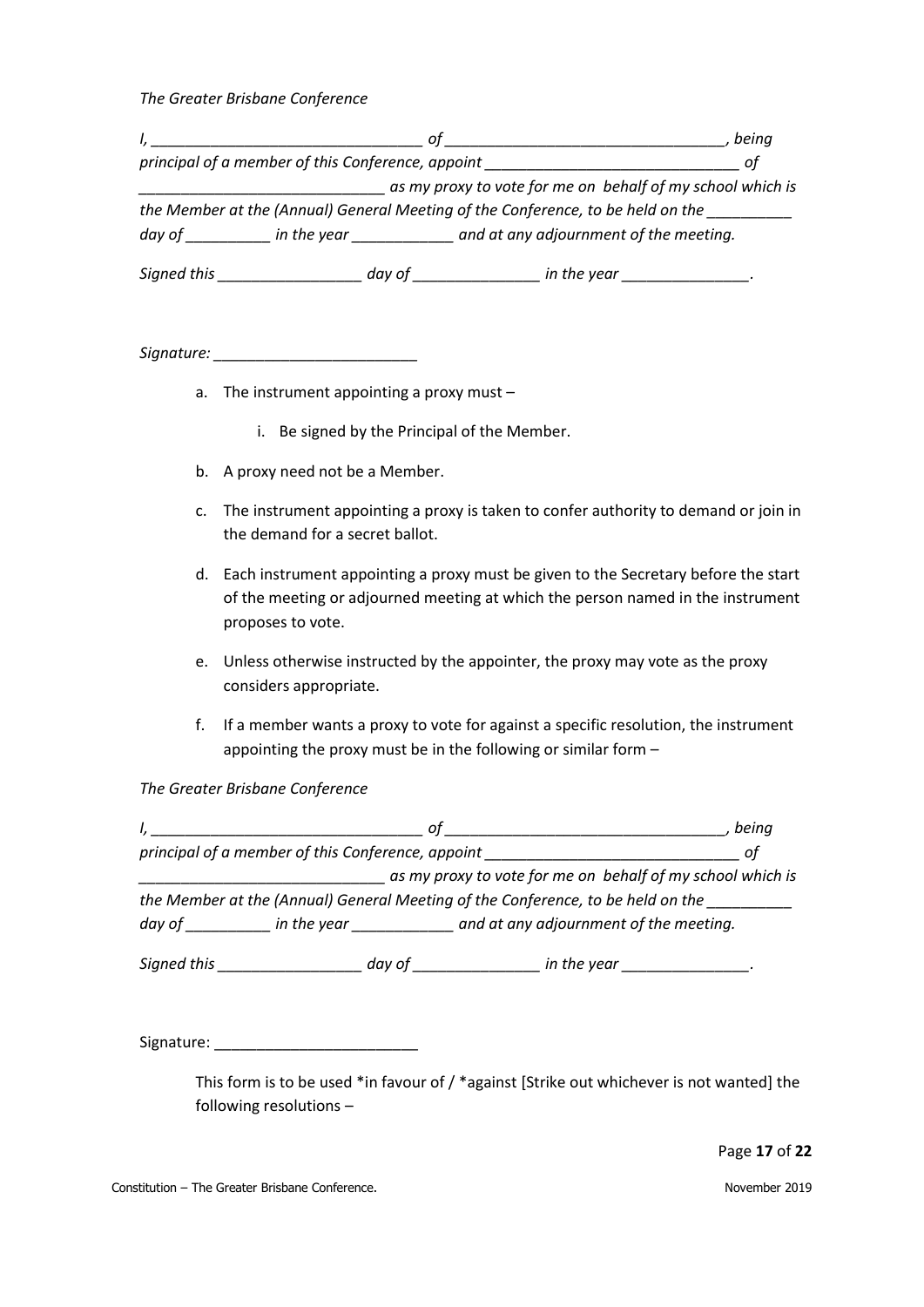[List relevant resolutions]

7) With the consent of the meeting, a Member may participate in a meeting using technology that reasonably allows the Member's representative to hear and take part in the discussions.

## <span id="page-17-0"></span>**29) Duties of Office Bearers**

- 1) The Secretary will cause full and accurate minutes of all questions, matters, resolutions and other proceedings of every Management Committee Meeting to be entered in a book to be open for inspection at all reasonable times by any Full Member who previously applies to the Secretary for inspection. For the purposes of ensuring the accuracy of the recording of such minutes, the minutes of every Management Committee Meeting will be signed by the Chair of that meeting or the Chair of the next succeeding Management Committee Meeting to verify their accuracy. Similarly, the minutes of every General Meeting will be signed by the Chair of that meeting or the Chair of the next succeeding General Meeting. Provided that the minutes of any Annual General Meeting will be signed by the Chair of that meeting or the Chair of the next succeeding General Meeting.
- 2) If asked by a member of the association, the Secretary must, within 28 days after the request is made—

(a) make the minute book for a particular general meeting available for inspection by the member at a mutually agreed time and place; and

(b) give the member copies of the minutes of the meeting.

- 3) The Secretary of the Conference will:
	- a. Record and keep full and accurate minutes of all questions, matters and resolutions and other proceedings of every General Meeting;
	- b. Record and keep full and accurate minutes of all questions, matters and resolutions and other proceedings of every Sub-Committee;
	- c. Report on appropriate matters raised at Sub-Committee meetings to the next meeting of the Management Committee or General Meeting*;*
	- d. Maintain all Conference records;
	- e. Use Conference letterhead for all official Conference correspondence; and
	- f. Do all other things considered necessary to assist in the smooth conduct of the Conference and the achievement of the objects.
- 4) The Treasurer will:
	- a. Cause all monies received by the Conference to be receipted and banked; and
	- b. Cause Conference accounts to be prepared annually and presented to the Annual General Meeting;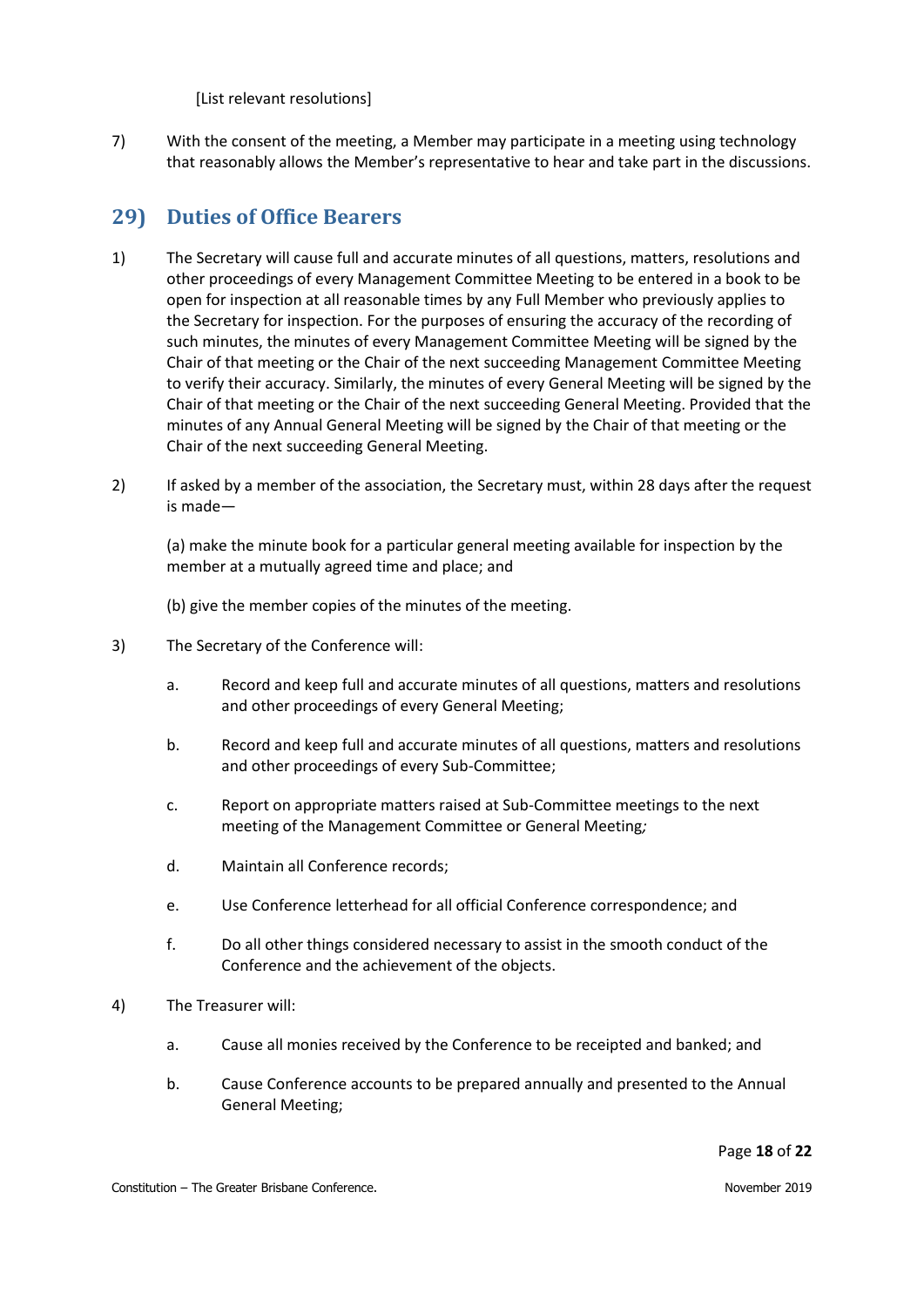# <span id="page-18-0"></span>**30) By-Laws**

- 1) The Management Committee may from time to time make, amend or repeal By- Laws, not inconsistent with these Rules, for the management and conduct of any interschool competition which is conducted by the Conference.
- 2) A Sub-Committee may by resolution recommend to the Management Committee the making, amending or repealing of any By-Law.
- 3) A date for implementation will accompany any approved alteration of a By-Law.
- <span id="page-18-1"></span>4) Any By-Law may be set-aside by a resolution of a General Meeting.

# **31) Alteration of Rules**

Subject to the provisions of the *Associations Incorporation Act 1981*, this Constitution may be amended, rescinded or added to by a special resolution carried at a General Meeting; provided that no such amendment, rescission or addition will be valid unless the same will have been previously submitted to, and approved as required under the *Association Incorporation Act*.

# <span id="page-18-2"></span>**32) Common Seal**

The Management Committee will provide for a Common Seal and for its safe custody. The Common Seal will only be used by the authority of the Management Committee and every instrument to which the Seal is affixed will be signed by the Chair and will be countersigned by the Secretary or by a second person appointed by the Management Committee for the purpose.

# <span id="page-18-3"></span>**33) Funds and Accounts**

- 1) The Management Committee may employ a person (either an individual or organisation) to control the financial affairs of the Conference under the direction of the Treasurer.
- 2) The funds of the Conference will be accounted for in the name of the Conference and banked in such a manner as the Management Committee may direct.
- 3) Proper books and accounts will be kept and maintained either in written, printed or electronic form in the English language showing correctly the financial affairs of the Conference.
- 4) All monies will be banked as soon as is practicable after receipt.
- 5) All payments of \$100 or more must be paid by cheque or electronic transfer and must be signed by two of the Chair, Deputy Chair and Treasurer or any one of three other persons authorised from time to time by the Management Committee for that purpose, provided that one of the signatories is the Chair, Secretary or Treasurer.
- 6) Cheques will be crossed "not negotiable" except in those payment of wages, allowances or petty cash recoupment which may be open.

Page **19** of **22**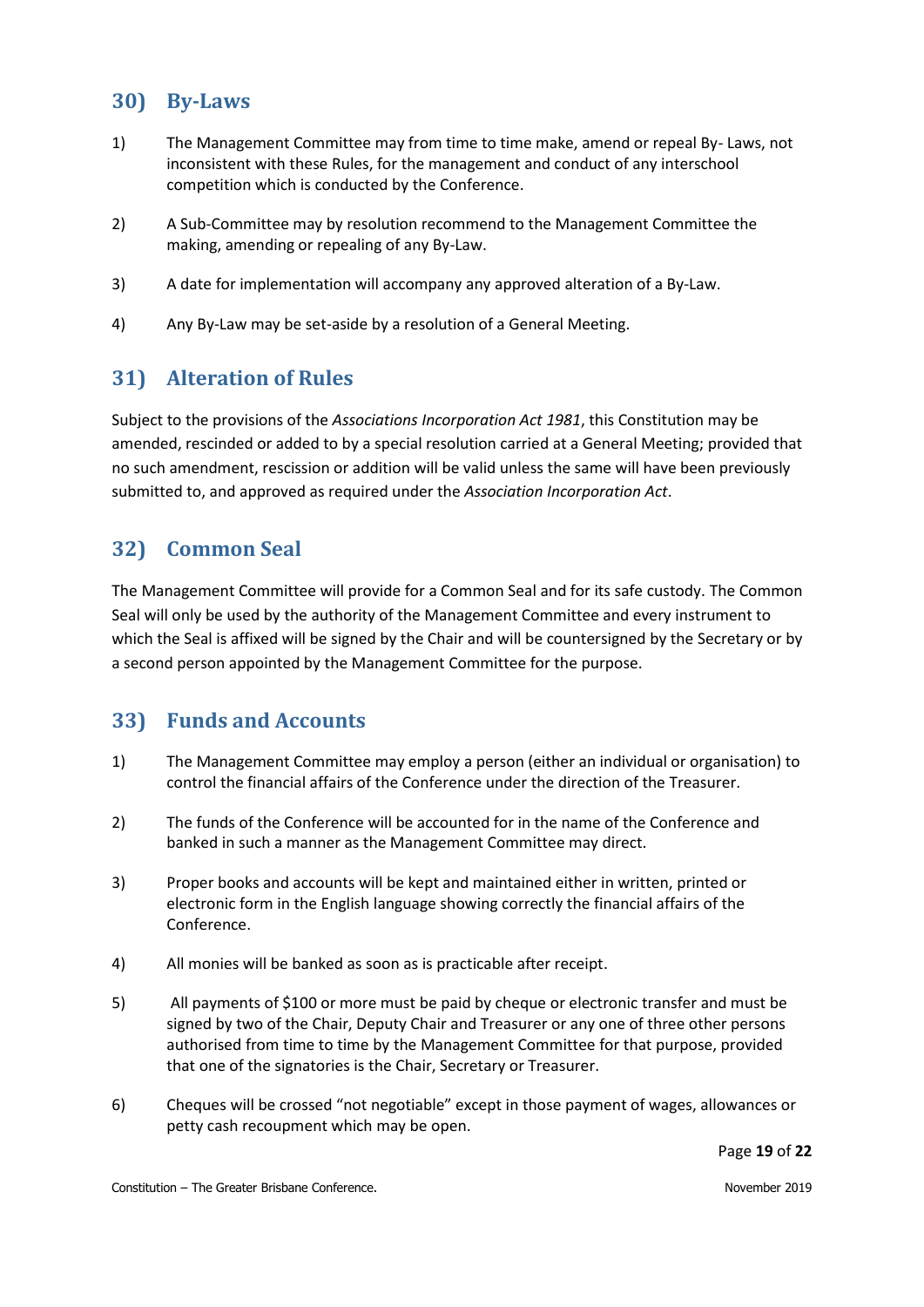- 7) The Management Committee will determine the amount of petty cash which may be kept on the imprest system.
- 8) All financial transactions since the previous meeting of the Management Committee will be presented by the Treasurer to the next meeting of the Management Committee for ratification.
- 9) As soon as practicable after the end of a financial year, the Treasurer will cause to be prepared a statement containing:
	- a. The income and expenditure for the financial year just ended; and
	- b. The assets and liabilities and of all mortgages, charges and securities affecting the property of the Conference at the close of the year.
- 10) All such statements will be examined by the Auditor who will then present his report upon such audit to the Management Committee prior to the holding of the Annual General Meeting next following the financial year the report of which the audit is made.
- <span id="page-19-3"></span>11) The income and property of the Conference must be used and applied solely in the promotion of its objects and in the exercise of its powers and no portion thereof will be distributed, paid or transferred directly or indirectly by way of dividend, bonus otherwise by way of profit to or amongst the Members of the Conference provided that nothing herein contained will prevent the payment in good faith of interest to a Member in respect of monies advanced by the Member to the Conference or otherwise owing by the Conference to the Member or of monies advanced to any officers or servants of the Conference or to any member or other person in return for any services actually rendered to the Conference provided further that nothing herein contained will be construed so as to prevent the payment or repayment to any Member of out of pocket expenses, money lent, reasonable and proper charges for goods hired by the Conference or reasonable and proper rent for premises demised or let to the Conference.

#### <span id="page-19-0"></span>**34) Documents**

- 1) The Management Committee will provide for the safe custody of books, documents, instruments of title and securities of the Conference.
- 2) All records and documentation of the Conference are to be kept electronically with routine daily automated and secure back up.

# <span id="page-19-1"></span>**35) Financial Year**

The financial year of the Conference closes on the thirty-first day of December each year.

# <span id="page-19-2"></span>**36) Distribution of Surplus Assets**

If the Conference is wound up in accordance with the provisions of the Associations Incorporation Act 1981, any surplus remaining, after satisfaction of all debts and liabilities will not be paid to or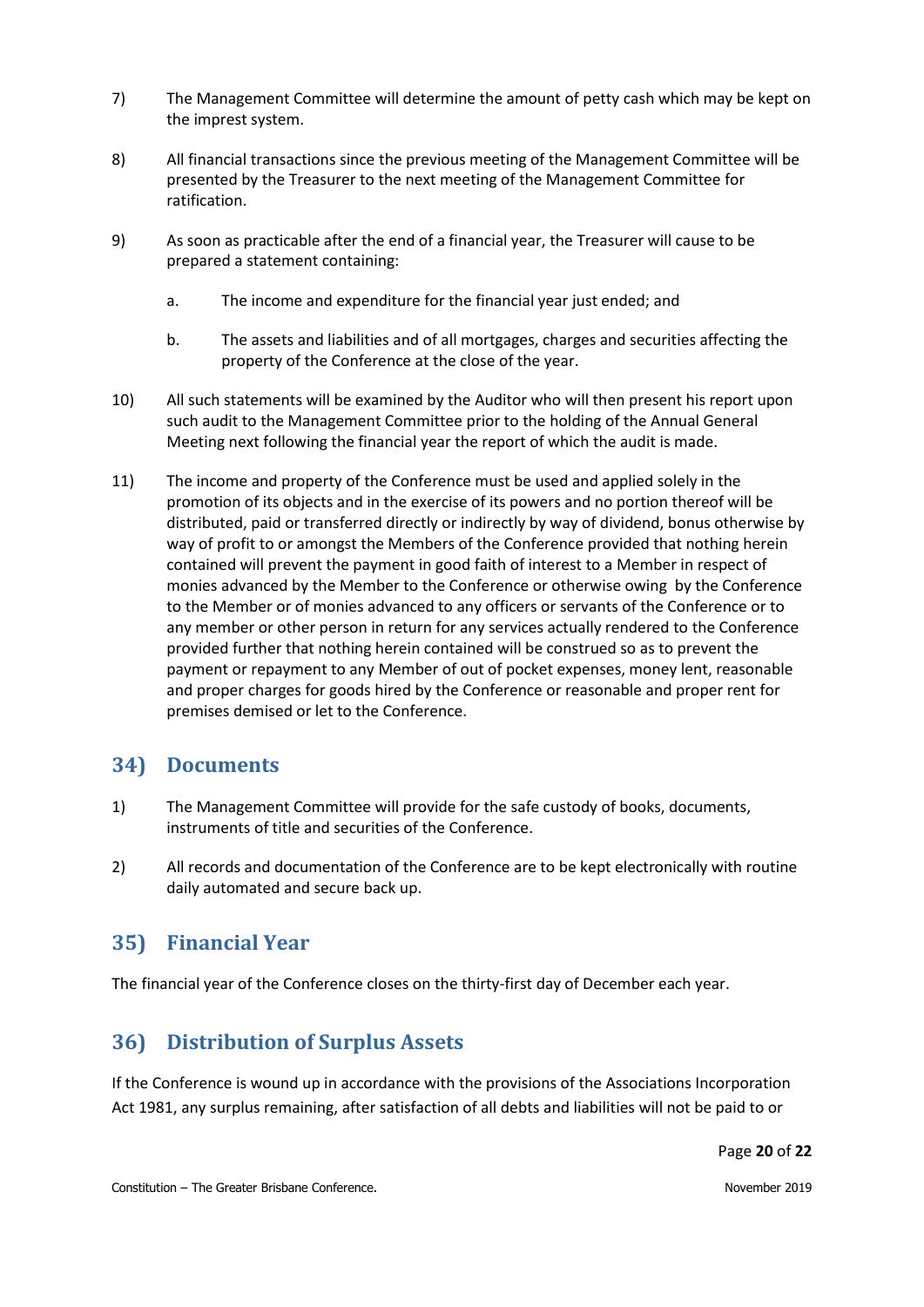distributed among the Members, but will be given or transferred to an association having objects similar to the objects of the Conference, and which prohibits the distribution of its income and property among its members to an extent at least as great as under or by virtue of Rule [33\)11\),](#page-19-3) such association or associations to be determined by the Members of the Conference.

# <span id="page-20-0"></span>**37) Indemnity**

- <span id="page-20-1"></span>1) The Conference must indemnify each member of the Management Committee or a Sub-Committee, to the maximum extent permitted by law, against any Liability incurred by the member because of their holding that office and acting in that capacity, other than:
	- a. a Liability owed to the Conference or a person related to the Conference;
	- b. a Liability owed in respect of a duty owed to the Conference; or
	- c. a Liability owed to a person other than the Conference that did not arise out of conduct in good faith.
- 2) The Conference must indemnify each member of the Management Committee to the maximum extent permitted by law, against legal costs incurred by them because of their holding office as, and acting in the capacity of, a member of the Management Committee of the Conference other than for legal costs incurred:
	- a. in defending or resisting Proceedings, in which the member of the Management Committee is found to have a Liability for which they could not be indemnified under clause [37\)](#page-20-0)[1\);](#page-20-1) or
	- b. in defending or resisting criminal Proceedings in which the member of the Management Committee is found guilty.
- <span id="page-20-2"></span>3) The Conference may indemnify an employee, who is not a member of the Management Committee of the Conference, to the maximum extent permitted by law, against any Liability incurred by the employee because of their holding that position and acting in that capacity, other than:
	- a. a Liability owed to the Conference or a person related to the Conference;
	- b. a Liability owed in respect of a duty to the Conference; or
	- c. a Liability owed to a person other than the Conference that did not arise out of conduct in good faith.
- 4) The Conference may indemnify an employee, who is not a member of the Management Committee of the Conference, to the maximum extent permitted by law, against any legal costs incurred in respect of a Liability as, or because of their holding a position as, and acting in the capacity of, an employee of the Conference other than for legal costs incurred:
	- a. in defending or resisting Proceedings, in which the employee is found to have a Liability for which they could not be indemnified under clause [37\)](#page-20-0)[3\);](#page-20-2) or